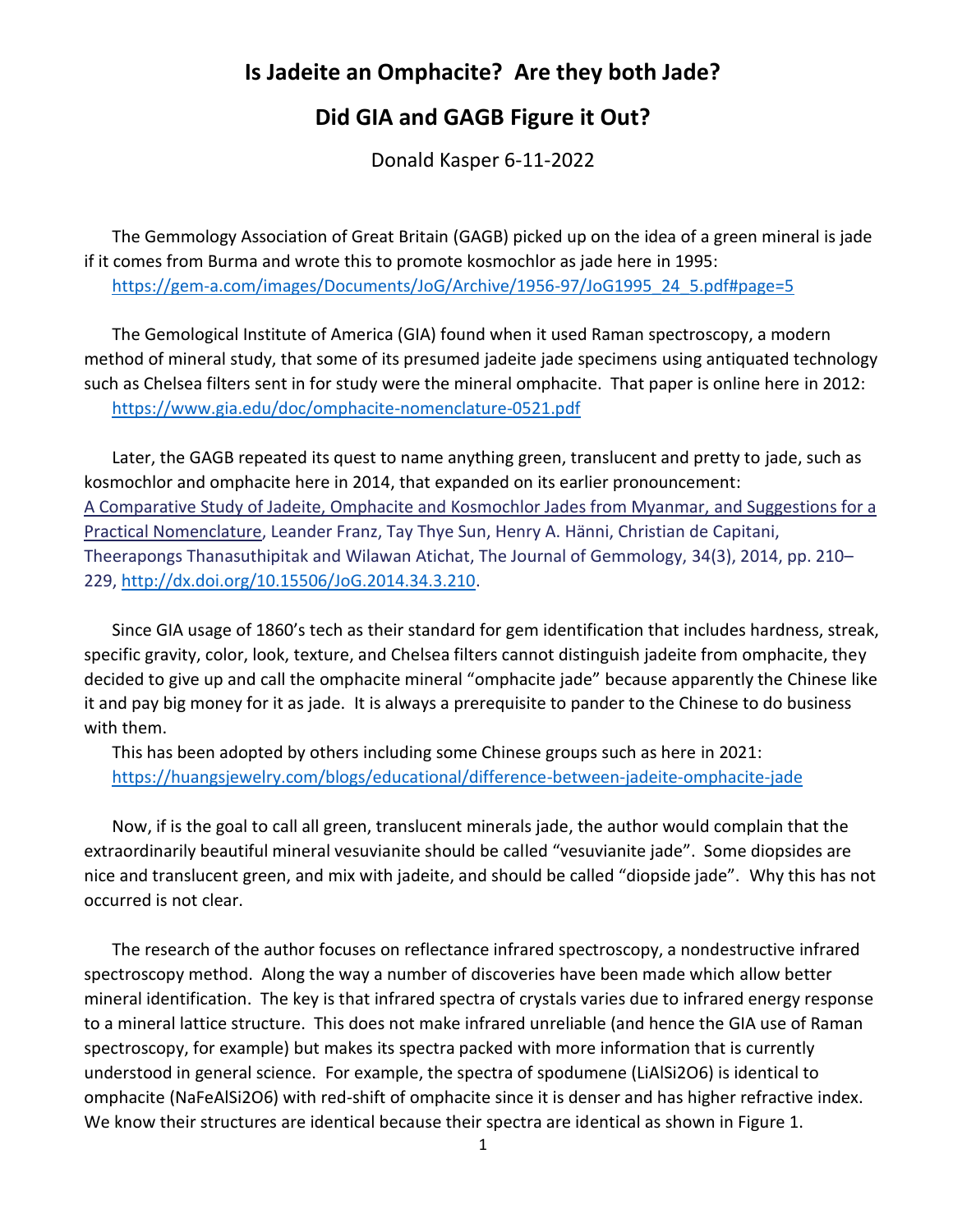Figure 1. Spectra of Clear Creek, CA jadeite (red spectrum) versus spodumene (blue spectrum). Jadeite is red-shifted due to higher density hence higher refractive index max value, but since they are structurally the same, the peaks relative positions and shapes are the same. Infrared is reporting these two minerals have the same structure although they have different cations in their Si2O6 composition. Spodumene has lithium, while jadeite has sodium and iron, with Si2O6.



The key limit of current infrared literature understanding is the projection that all amorphous carbon compound response behaviors in infrared just apply to minerals that have lattice structure because notable people said so. This is not the case, and has led to a lot of misunderstanding of what infrared spectroscopy actually shows.

The author has acquired over time, jade candidate samples from around the world and particularly sites in the Western US, and has spent over a decade trying to figure out through confused literature what their infrared spectra actually show. This is done through theoretical understanding of infrared as well as a large sample population to study spectra variations. We have a lot of reference literature to compare to our samples. The infrared difference between jadeite, and omphacite is shown in Figure 2. Since they are not the same mineral, they should not get the same name, that is, "jade".